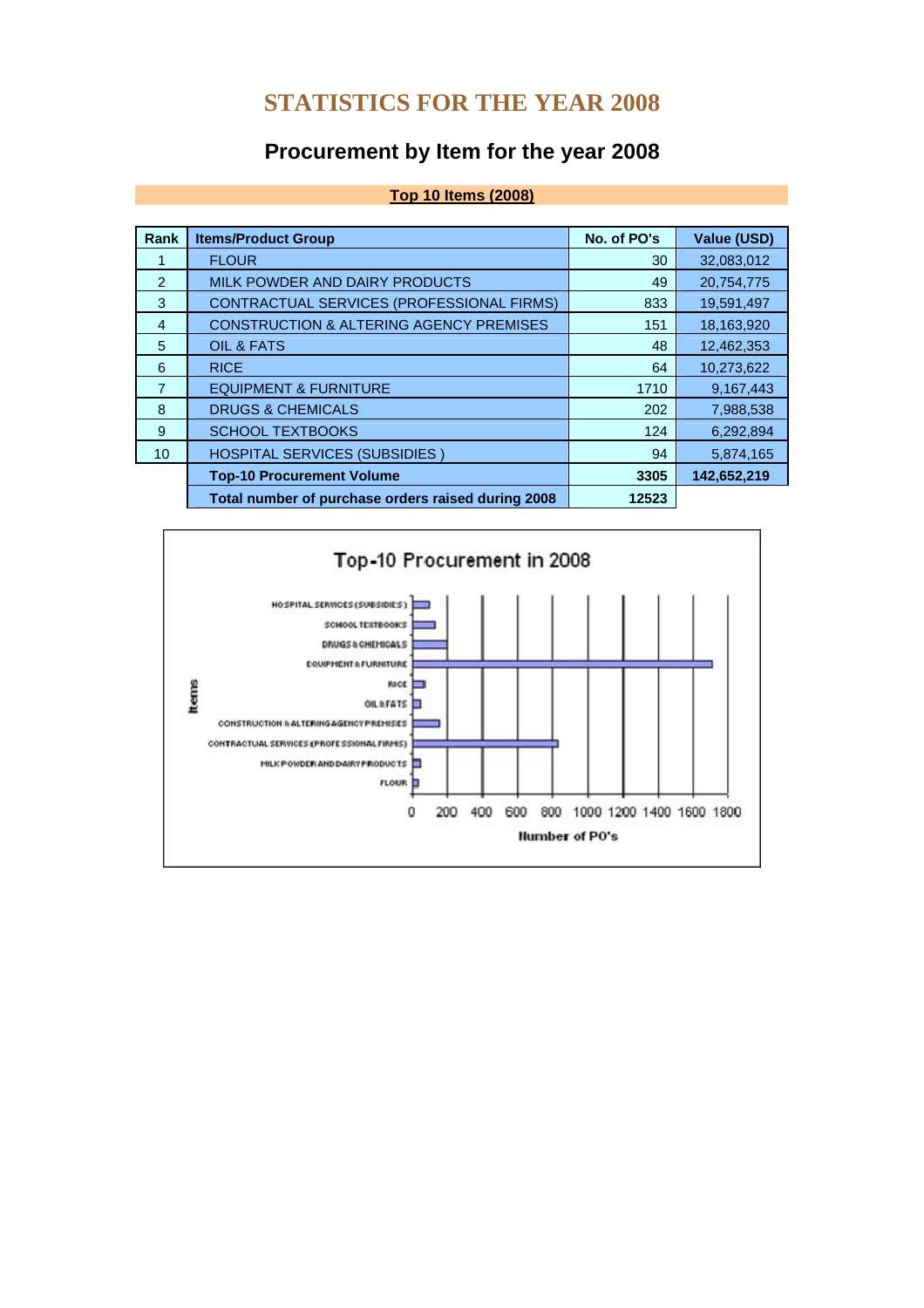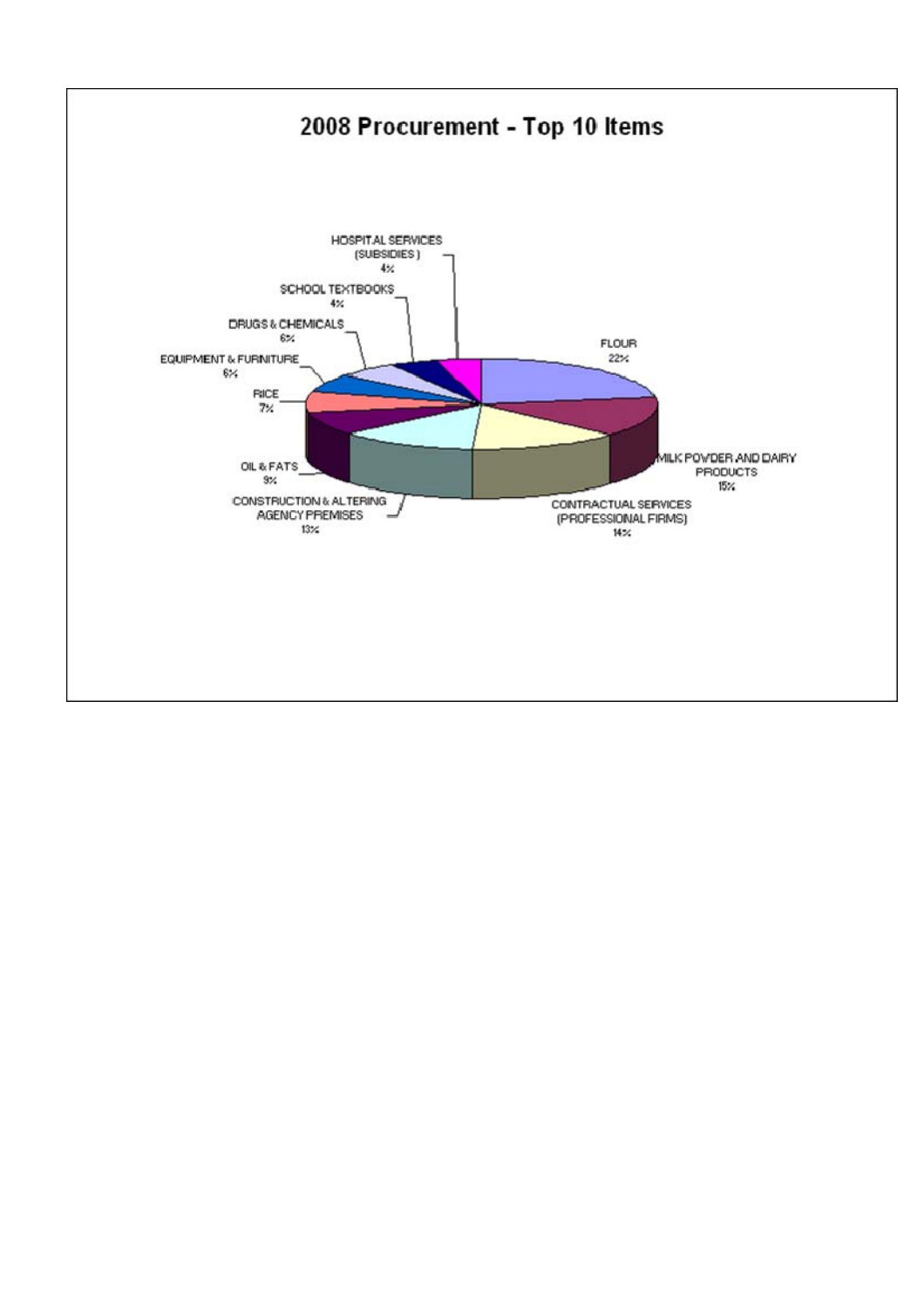# **Procurement by Location for the year 2008**



#### **Services and Construction - 2008**

| <b>Location ID</b> | <b>Location</b> | <b>Amount (USD)</b> |
|--------------------|-----------------|---------------------|
| 0                  | HQ-A            | 2,838,633           |
| 2                  | FoG             | 11,705,686          |
| 3                  | FoL             | 23,298,704          |
| 4                  | FoS             | 3,607,104           |
| 5                  | FoJ             | 541,006             |
| 6                  | <b>FoWB</b>     | 10,492,054          |
| 7                  | HQ-G            | 2,000,457           |
|                    |                 |                     |
| <b>Total</b>       |                 | 54,483,644          |

### **Procurement of Goods\* - Broken by Issuing & Receiving Location (2008)**

|            | <b>Procured in Favor to</b> |            |                          |                          |                          |                          |         |            |
|------------|-----------------------------|------------|--------------------------|--------------------------|--------------------------|--------------------------|---------|------------|
|            | HQ-A                        | <b>GFO</b> | <b>LFO</b>               | <b>SFO</b>               | <b>JFO</b>               | <b>WBFO</b>              | HQ-G    |            |
|            |                             | 36,547,05  |                          |                          |                          | 12,393,16                |         |            |
| HQ-A       | 3,433,403                   |            | 7,466,157                | 4,036,039                | 9,007,472                |                          | 64,478  | 72,947,767 |
| <b>GFO</b> |                             | 15,697,01  |                          |                          |                          |                          | 147,572 |            |
|            |                             |            |                          | $\overline{a}$           |                          | ۰                        |         | 15,844,589 |
| <b>LFO</b> | 4,993                       | ٠          | 19,275,38<br>8           | 2,000                    | 1,008                    | $\overline{\phantom{a}}$ |         | 19,283,389 |
| <b>SFO</b> | 4,283                       | 103        | 75,848                   | 5,260,380                | $\overline{\phantom{a}}$ | ۰                        |         | 5,340,614  |
| <b>JFO</b> | 292,330                     | 8,474      | 2,692                    | 6,791                    | 8,627,927                | 1,954                    |         | 8,940,168  |
| <b>WBF</b> |                             |            |                          |                          |                          | 11,432,46                |         |            |
| O          | 21,593                      | 4,959,662  | $\overline{\phantom{a}}$ |                          | 35,000                   | 6                        | 114,676 | 16,563,396 |
| HQ-G       | 17,973                      |            |                          | $\overline{\phantom{0}}$ |                          | ٠                        | 8,914   | 26,887     |
|            |                             | 57,212,30  | 26,820,08                |                          | 17,671,40                | 23,827,58                |         | 138,946,81 |
|            | 3,774,575                   |            | 5                        | 9,305,210                | 6                        |                          | 335,641 |            |

\* Excluding major construction materials